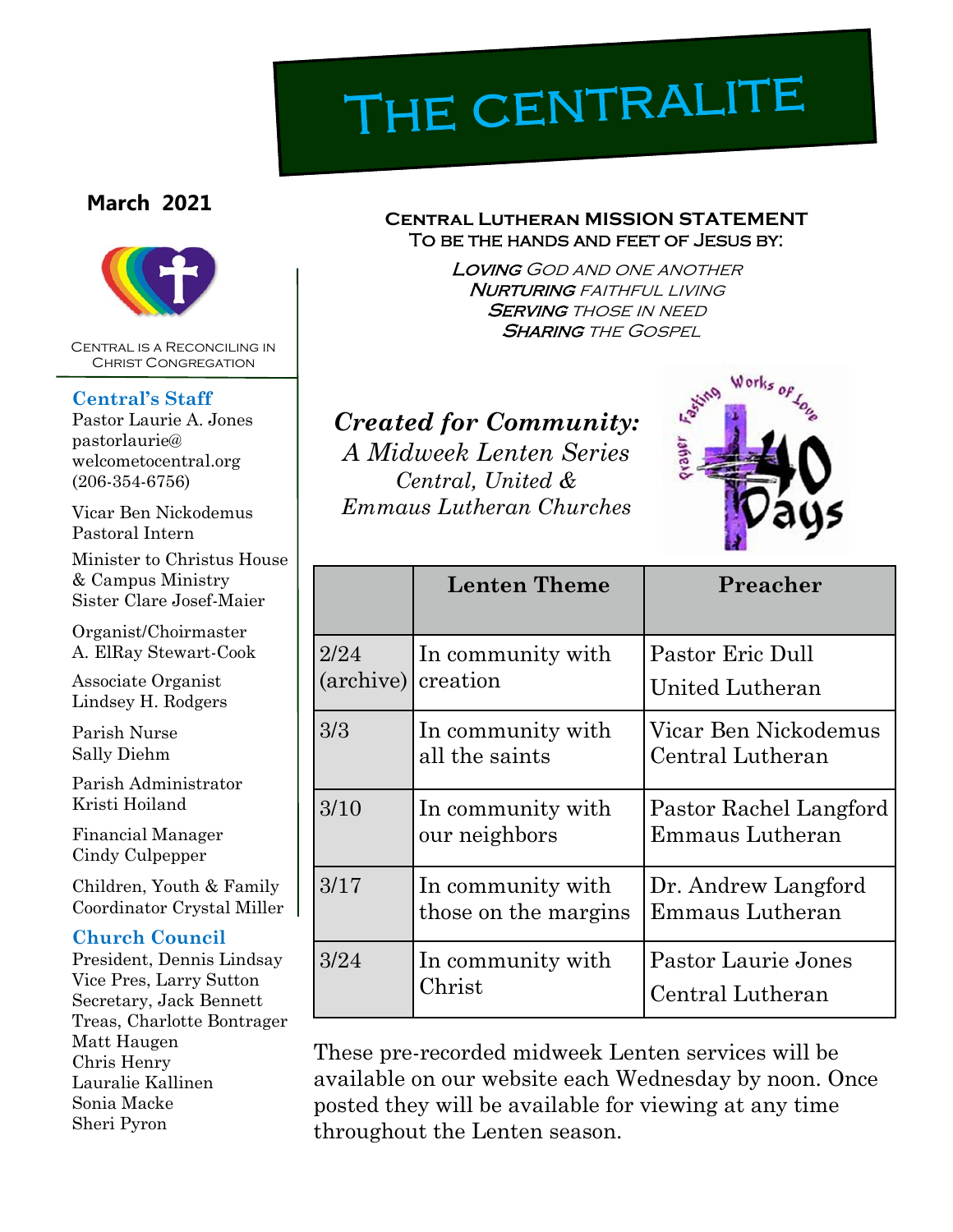Dear Friends and Members of Central,

Nearly a year into this world-wide pandemic and I'm aware many of us are suffering from "COVID fatigue." Not only are we tired of this… but as our Parish Nurse, Sally Diehm, reminded us in our staff meeting earlier today this health epidemic has caused many of the same symptoms as one experiences with grief and loss, especially the grief that comes from the death of a loved one. There's the loss of life, to be sure, but there's also the loss that comes from the rippling effects this pandemic has had on all of us. Now, here we are, a few short weeks from having gone through the complete cycle of a full year since the initial shock of the "death" we all experienced when our communities, nation, and world virtually shut-down, including this sacred place we call our church home. Many of us long to gather in person for worship where we can join in singing and sharing the peace and returning to the way things were BC (before covid). To top it off, we've experienced significant loss from the lack of, or severely limited, contact with our friends, family and faith community. And yet there is hope.

Let's face it. Loss and grief play a huge part in our lives and our faith can play a significant role in dealing with times such as this. In fact, the season of Lent provides us an opportunity to reflect on matters of life and death, and more specifically on matters of death and resurrection. This is, after all, the time of year when we see signs of resurrection all around us—new life bursting forth from bulbs planted in deep soil long ago, barren trees showing signs of new growth as buds begin to sprout, animals coming out of winter hibernation. There is hope.

In the midst of all of our losses, all of our grief, and all of our heavy-laden burdens that come from loss and grief, we're being drawn once again to the cross of Christ and to Christ's triumphant victory over death—once for all. Our focus slowly shifts from loss and grief to healing, and from death and dying to resurrection and new life. Yes, there is hope.

And as the Apostle Paul put it, "…hope does not disappoint us, because God's love has been poured into our hearts through the Holy Spirit that has been given to us" (Romans 5:5). Let us continue the journey through Lent with the assurance that hope will not disappoint us, nor will God's love 'ere forsake us. Of this you can be sure: Easter is coming… YES! There is hope!

In Christ's Abiding Love, +Pastor Laurie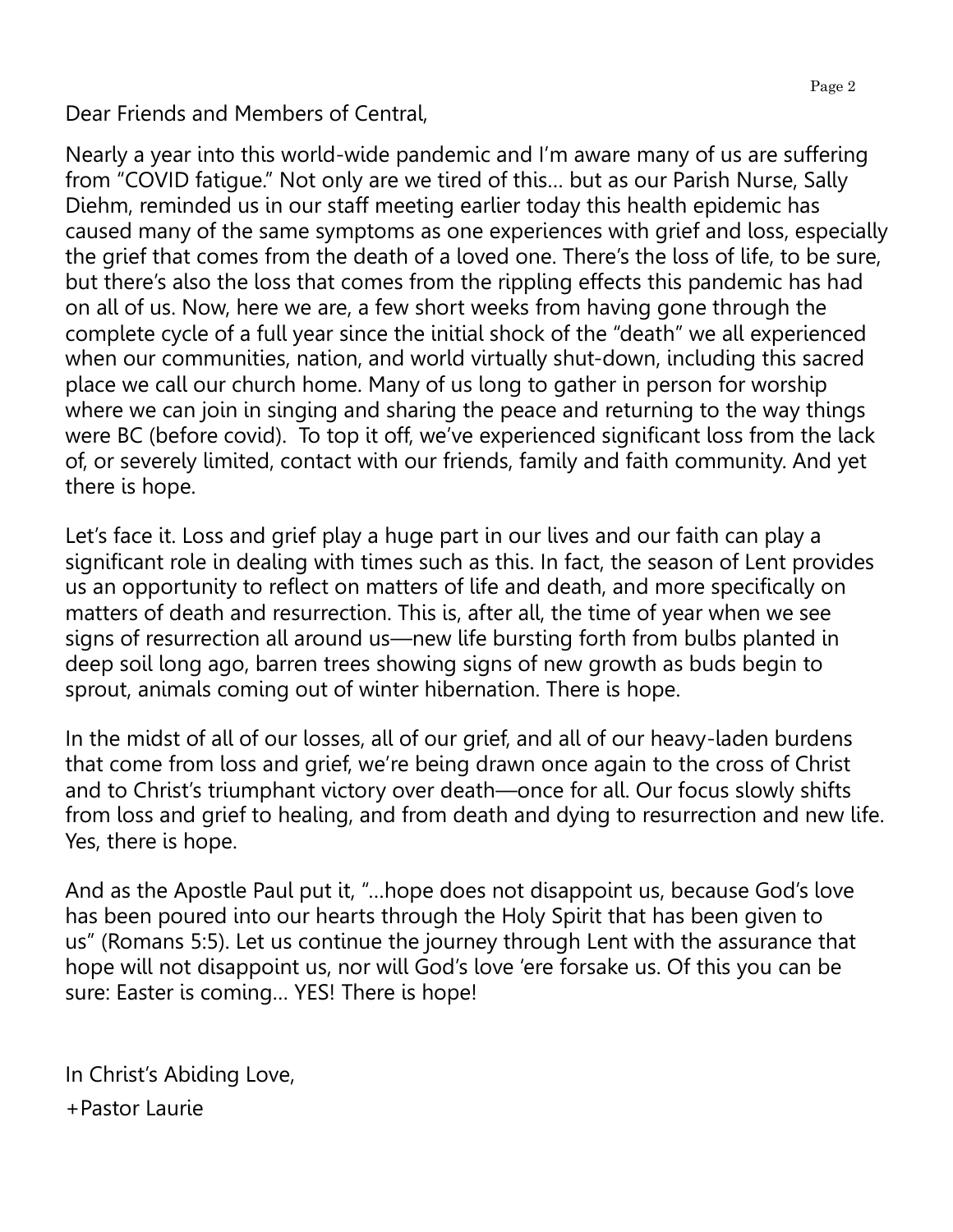#### From the Desk of Vicar Ben

"For Jews demand signs and Greeks desire wisdom, but we proclaim Christ crucified, a stumbling block to Jews and foolishness to Gentiles, but to those who are called, both Jews and Greeks, Christ the power of God and the wisdom of God." 1 Cor 1:23-24

In Lent we gather together and focus upon the cross of Christ. The cross is probably the most universally known symbol for Christianity. My family of origin loved crosses. We had them placed artistically throughout our house, on many articles of clothing, bumper stickers on cars, and the list continues. Some people use the symbol of the cross in popular media in jewelry and other artistic ways without any real connection to Jesus at all. For most of us, the cross has become so ubiquitous that we hardly notice it when we see it, even sometimes when it is very deliberately placed.

That kind of ubiquity would have been shocking to the writers of the New Testament. In fact, before the fourth century, it was very rare to use the cross in Christian art at all. A cross upon which people were crucified was such a shocking and horrible thing that it was hard for early Christians to view. These were people who had seen real crucifixions. Paul in 1 Corinthians points out that Jesus on the cross should be a shocking thing. The word translated "stumbling block" here is the Greek *skandalon*. This word means that it is something that causes people to stumble and sin, an obstacle. That, for Paul, is what the cross is. He also says that it is "foolishness." Paul finds Jesus on the cross to be hard to understand.

For Paul the *point* is that it is hard to understand. Jesus dying on the cross doesn't make the kind of sense we would like. How could the Son of God do that? Paul embraces this hard question. It is an opportunity to cause us to reevaluate what we are sure we "know." Rather than relying on our own wisdom or our own expectations, the cross is the place to look to Christ rather than ourselves. That is a space where there is great power and great wisdom – but not the kind of wisdom we would have expected. It is something altogether new. That wisdom can be found in our relationship with Christ.

There are, of course, ways to logically make sense of why Jesus died specifically on a cross (rather than another way), but that is not really the point according to Paul. Instead, the goal should be to recognize our own limits in what we understand, and then look to Christ and recognize that maybe it isn't all about just ourselves individually. The wisdom and power of the cross is in how we relate to it as a community together. Paul is writing to a community in Corinth who was in conflict and had even broken into factions, particularly among those who felt they knew everything as compared to others. He responds in many ways, but the first thing he says here in chapter one is to recognize our own limits of what we can know. The cross is a place to come together and recognize that it is not about what we know but about who we are as a people of God gathered together before God. Paul did not ask different people of the community to become like everyone else so that they would all be "the same." Instead, he says that the wisdom and power of God in the cross is wide and it allows all people from very different places to be united together in community by focusing on who God is for us all.

During this season of Lent, I therefore invite you to join me in looking for those crosses we see in various places in our neighborhoods, in our houses, and at church. Then, when we see them, take a moment and remind ourselves of their significance and what a powerful thing they can be for our community together.

In Christ's love, Vicar Ben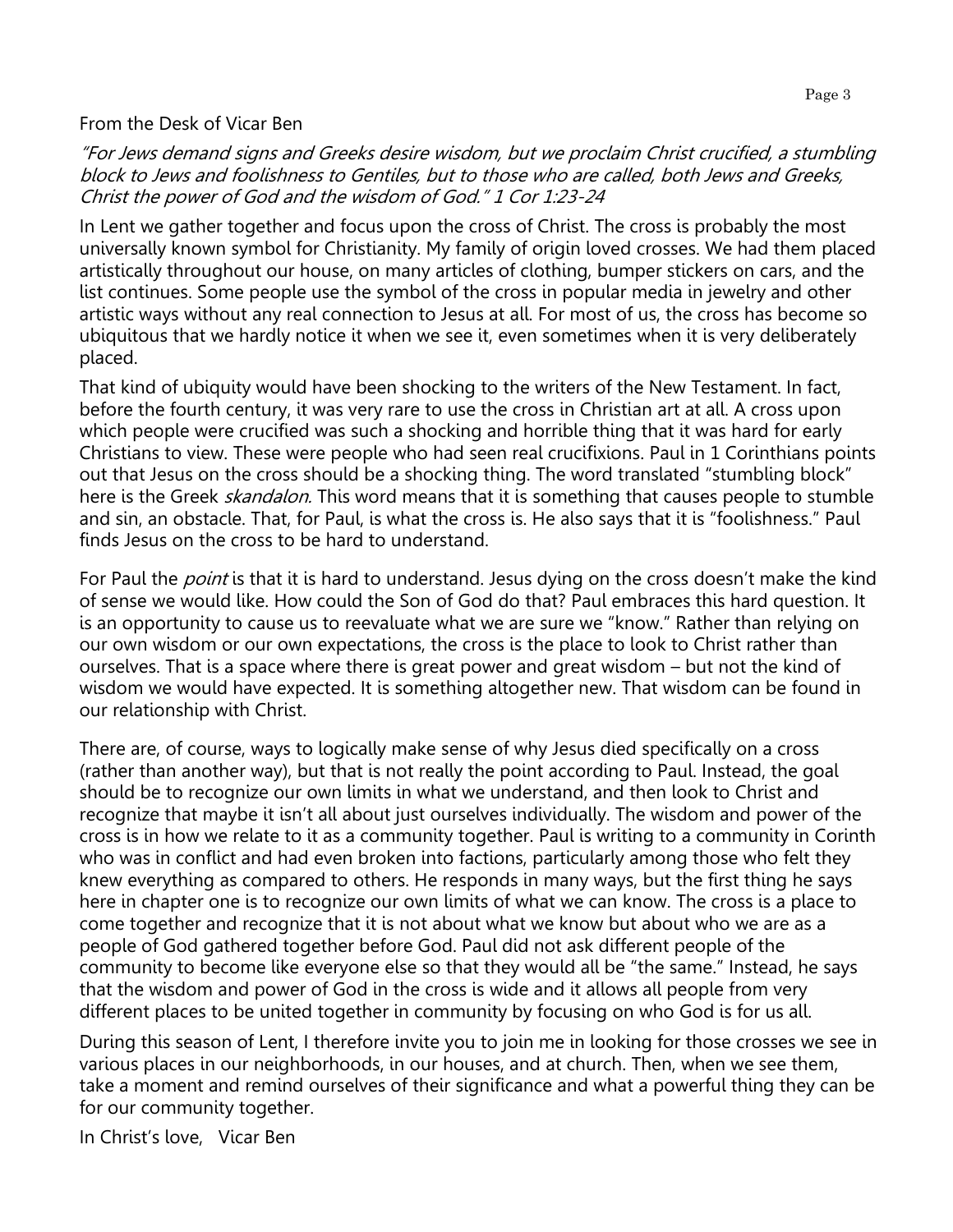### **STEWARDSHIP IN THE PANDEMIC**

Contributed by Gary Wolfe

It has been over one year since the pandemic started. Because of the pandemic, lives have changed. Most everything we do is different. Some things continue like stewardship. Faith leads us to stewardship once we say "I believe." Time, talent, and other gifts are abundantly provided by God. It is our choice what to do with these gifts. During the pandemic, stewardship continues. In each issue of the Centralite, we are going to tell stories of stewardship in action. Today's story is about FISH.

**FISH** or Friends in Service to Humanity is a totally volunteer organization supported by over twenty-one local churches that provides emergency food boxes, purchases propane, and provides financial assistance for prescriptions for people in need. The only means of qualification to receive support from FISH is to ask. Central Lutheran Church has been a longtime and major supporter of FISH through generous giving, from food donations and financial contributions to Central Lutheran Foundation support. In fact, because of all of these contributions, Central makes up about 20% of the entire FISH budget. Stewardship at work!

**FISH** has no paid staff and is totally operated by volunteers including people from Central. Central FISH volunteers include: Steve and Norma Edman, Patty Bangsbo, Linda O'Rourke, and Gary Wolfe. Volunteers either work preparing food boxes or in the office answering the telephone. I work in the office answering the telephone. I feel excitement in this volunteer activity because it is a real way of showing God's love to people in need. It is a way of being the hands and feet of Jesus. In each encounter, I want the person to feel God's love for them. Sometimes a person calling has needs we cannot meet. Although we have an extensive list of community resources, sometimes the community resources are simply not enough, so I always tell the person to go to a nearby church and talk to the pastor. After I hang up the telephone, I offer a prayer for that person in need. Even in the pandemic and perhaps especially in the pandemic, FISH is needed.

Stewardship never goes away! We are helping those who have less by showing God's love!

P.S. Thank you for your ongoing generosity to support the Mission and Ministry of Central through the faithful stewardship of your time, talents, and financial gifts.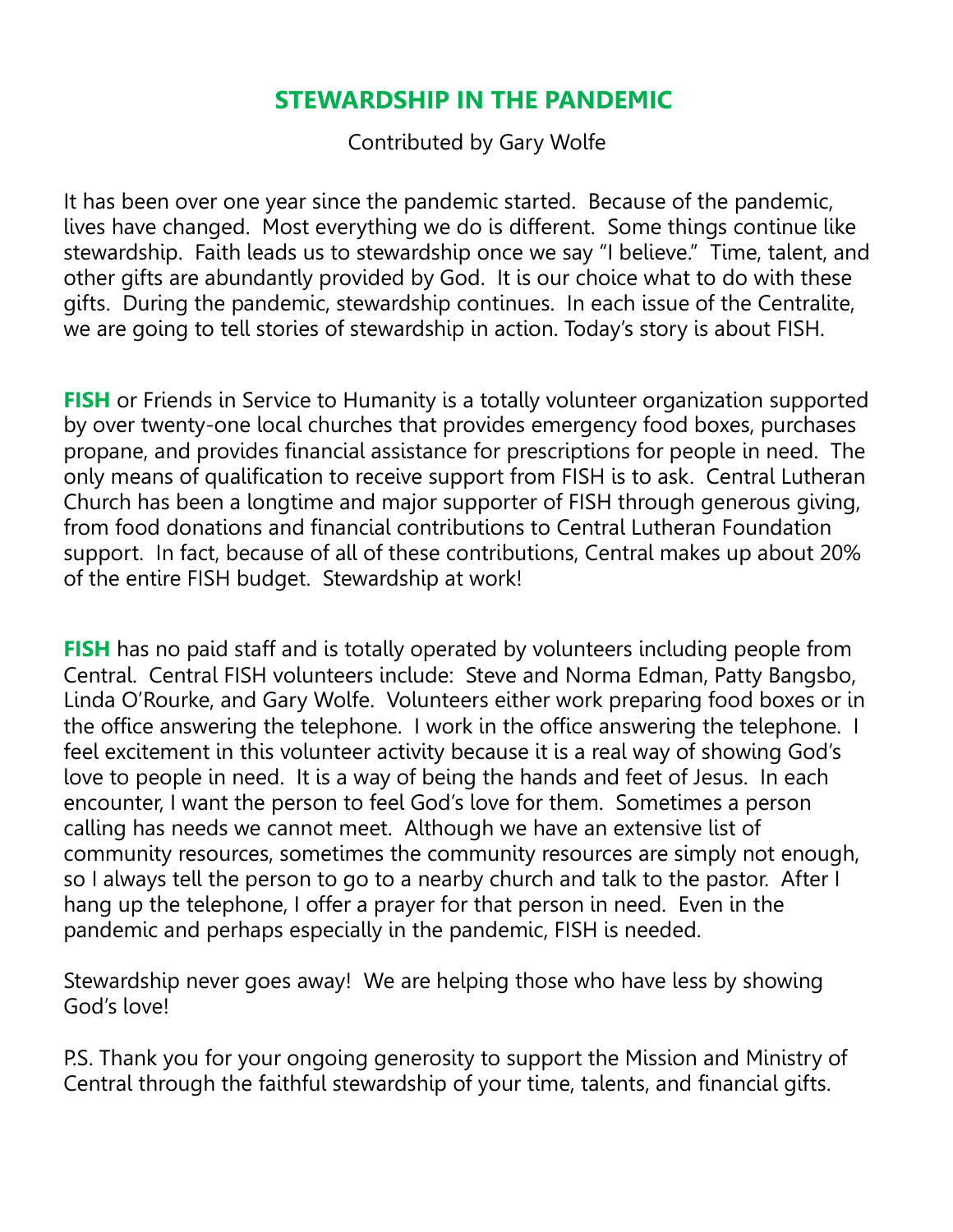

# **WE KEEP IN OUR PRAYERS**

Ed Anderson; David Beckstein; Sally Bethel; Lou Berg; Terry Chap; Nicole Christie; Richard Cook; Greg Foote; Ilona Johnson, Doug and Jodie Martin; Marie Miller; Bob Reed; Sean Wagoner and Richard White. Please keep the family and friends of Carol Haggerty in your prayers. Carol died at age 102 on February 24, 2021.

# **An Invitation from Central's Prayer Ministry Team Submit a prayer request!**

If you would like to submit a prayer request, you can do so by sending an email directly to [prayers@welcometocentral.org.](mailto:prayers@welcometocentral.org) Please tell us your name and the reason for your request. If you are asking on behalf of someone other than yourself, please seek their permission first. Prayers can be for thanksgiving, health, struggles, guidance, support, or anything else you desire. Central's Prayer Advocates are committed to keeping your prayer concerns and thanksgivings in our daily prayers.



# **Walking and Praying Together!**

In addition, if you would like to join friends from Central in a prayer walk, Ruth Vettrus has started a walking & praying group that meets in the church parking lot on Thursdays from 4-5pm to pray while walking around the neighborhood. Contact Ruth for more information at [Ruth.Vettrus@gmail.com.](mailto:RuthVettrus@gmail.com)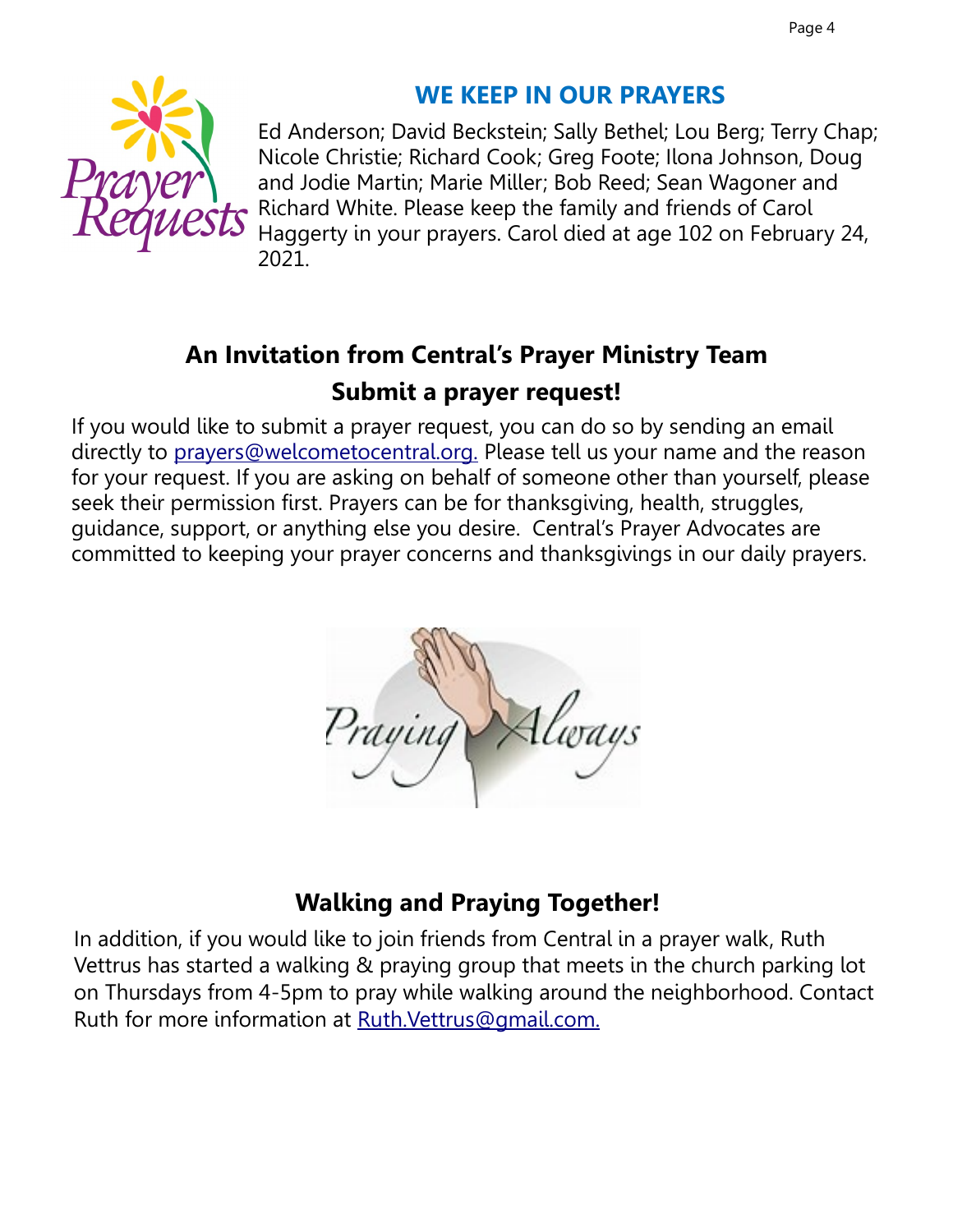

# **News from Central's Book Club**

**The CLC Book Club** will meet [on](x-apple-data-detectors://2) **[Monday, March](x-apple-data-detectors://2)  [8, 2021, at 7:00om](x-apple-data-detectors://2)** via Zoom to discuss **American Dirt** by Jeanine Cummins. This novel is about a family living in Acapulco, Mexico. The wife owns a bookstore; the husband is a journalist; they have an eight-year-old son. The husband does investigative journalism about the drug cartel in Acapulco. The head of the drug cartel shops at the wife's

bookstore and falls in love with her although they have never dated, only talked in the bookstore. An article published anonymously exposes the drug cartel, but the head of the cartel knows who wrote the article. A few days later, thirteen members of the couple's family are murdered at a family gathering. The wife and son hide in the closet and escape. The wife realizes they must leave Mexico or be killed. The wife has an uncle in the United States. They are forced to flee and become migrants going north to the United States. This novel is the story about their journey. The book is filled with poignancy, drama, and humanity. It is an exploration into the inner hearts of people willing to sacrifice everything for a glimmer of hope. The discussion will be led by Gary Wolfe.

### **The ZOOM link will be sent out closer to the meeting date.**

New members are always welcome! If you are not on the CLC Book Club email list and would like to join the discussion, please email Betsy Berg < [rb24berg@aol.com](mailto:rb24berg@aol.com) >.

Looking Ahead: **The CLC Book Club** will meet [on](x-apple-data-detectors://4) **[Monday, April 12, 2021, at](x-apple-data-detectors://4)  [7:00pm](x-apple-data-detectors://4)** via Zoom to discuss **A Pilgrimage to Eternity: From Canterbury to Rome in Search of a Faith** by Timothy P. Egan. The discussion will be led by Elizabeth Uhlig.

## **Wednesday Bible Study via Zoom** at 11am.

No preparation needed. All are welcome. If you'd like to join Vicar Ben as we study portions of Paul's letter to the Galatians, email [here](mailto:vicarben@welcometocentral.org?subject=Please%20send%20me%20the%20link%20for%20the%20Bible%20Study) for the Zoom link.

**Also: The Men's Bible Study** is meeting in person (masked and socially distanced) in the Parish Hall on Wednesdays at 1:00pm.